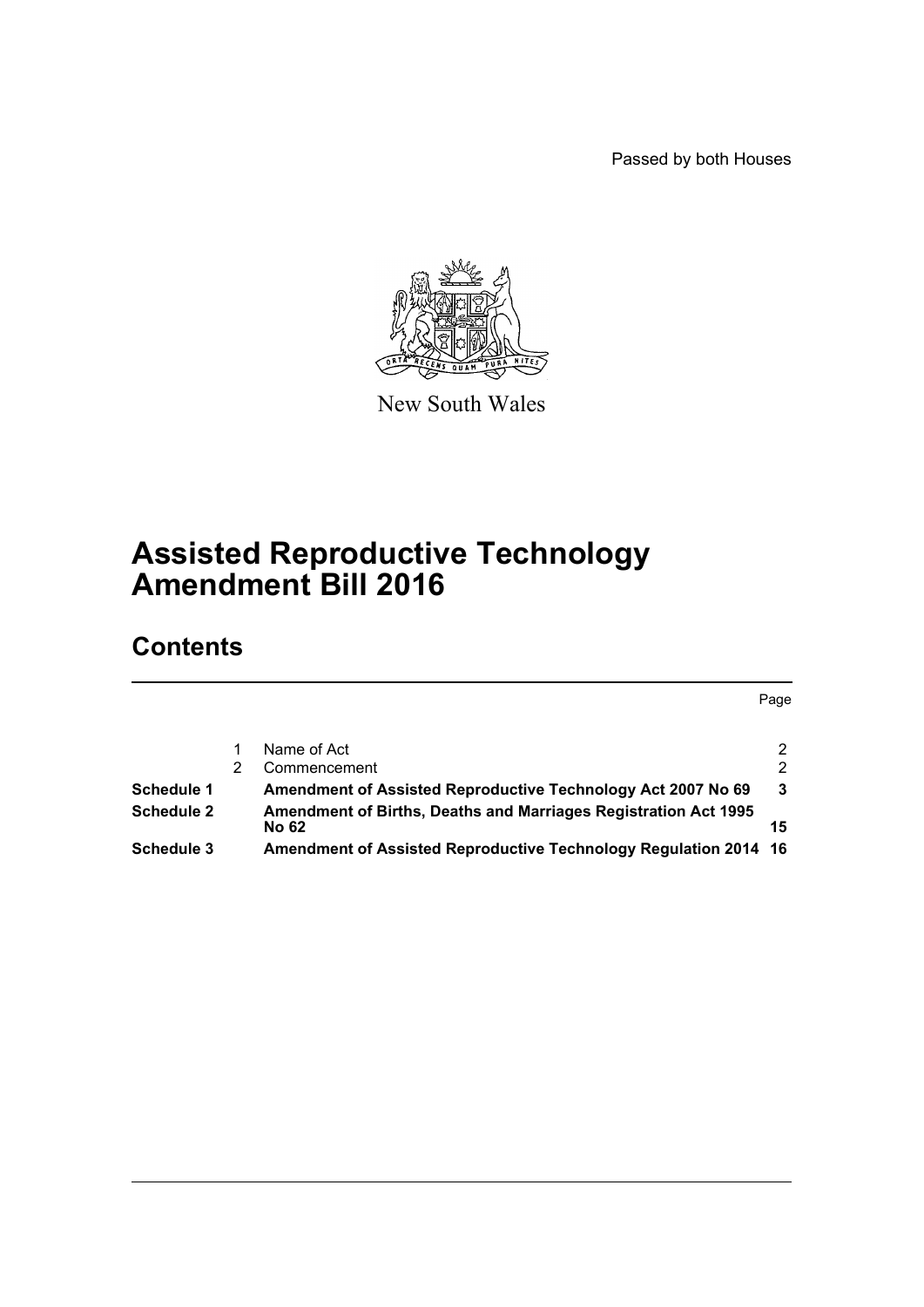*I certify that this public bill, which originated in the Legislative Assembly, has finally passed the Legislative Council and the Legislative Assembly of New South Wales.*

> *Clerk of the Legislative Assembly. Legislative Assembly, Sydney,* , 2016



New South Wales

# **Assisted Reproductive Technology Amendment Bill 2016**

Act No , 2016

An Act to amend the *Assisted Reproductive Technology Act 2007* with respect to the keeping of records and the provision of information about donors of gametes and their offspring; to amend the *Births, Deaths and Marriages Registration Act 1995* to provide for donor conception information to be recorded on the Births, Deaths and Marriages Register; and for other purposes.

*I have examined this bill and find it to correspond in all respects with the bill as finally passed by both Houses.*

*Assistant Speaker of the Legislative Assembly.*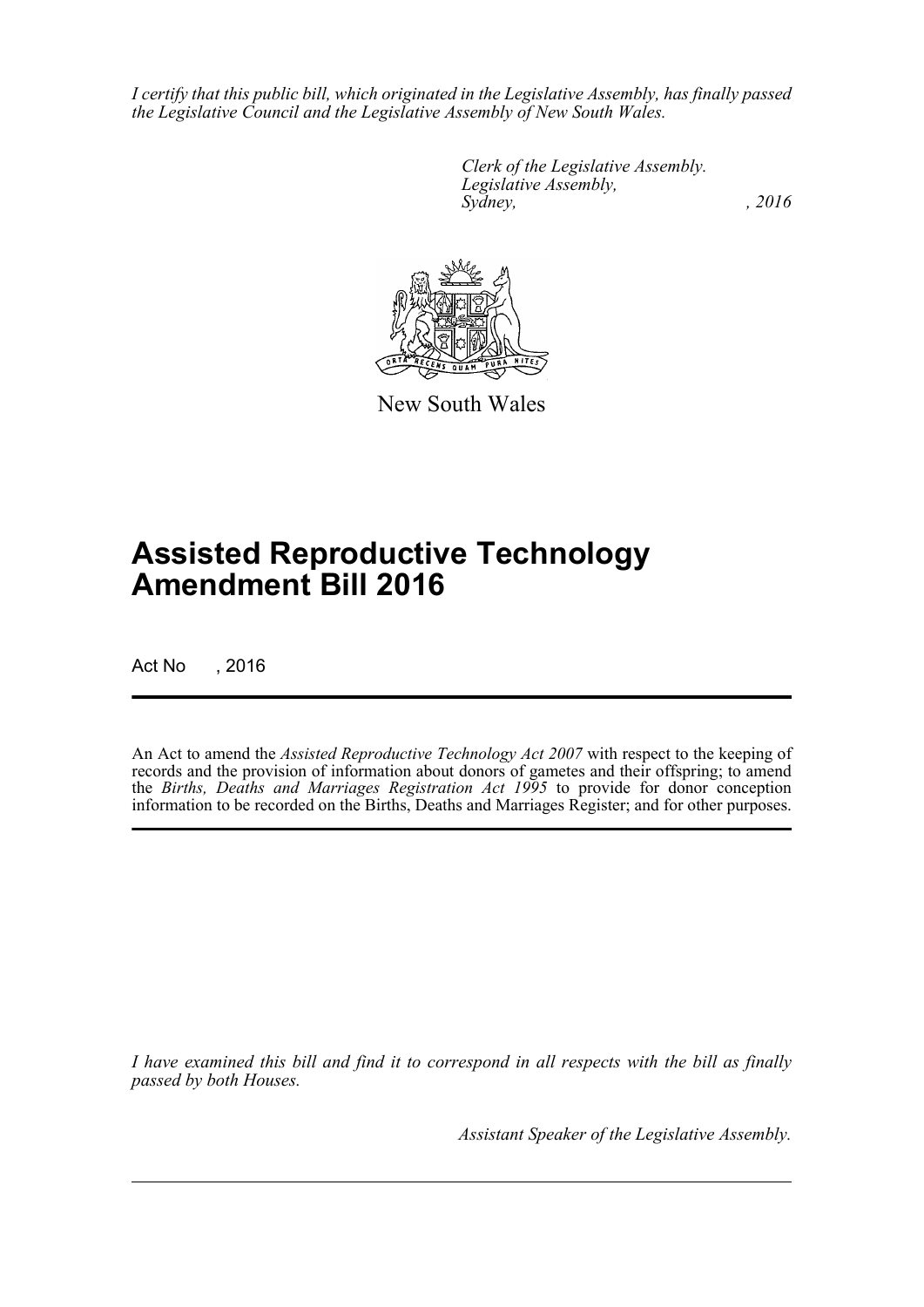# <span id="page-2-0"></span>**The Legislature of New South Wales enacts:**

# **1 Name of Act**

This Act is the *Assisted Reproductive Technology Amendment Act 2016*.

# <span id="page-2-1"></span>**2 Commencement**

- (1) This Act commences 28 days after the date of assent to this Act, except as provided by subsection (2).
- (2) Schedule 1 [1], [2], [6]–[8], [18] and [21] commence on the date of assent to this Act.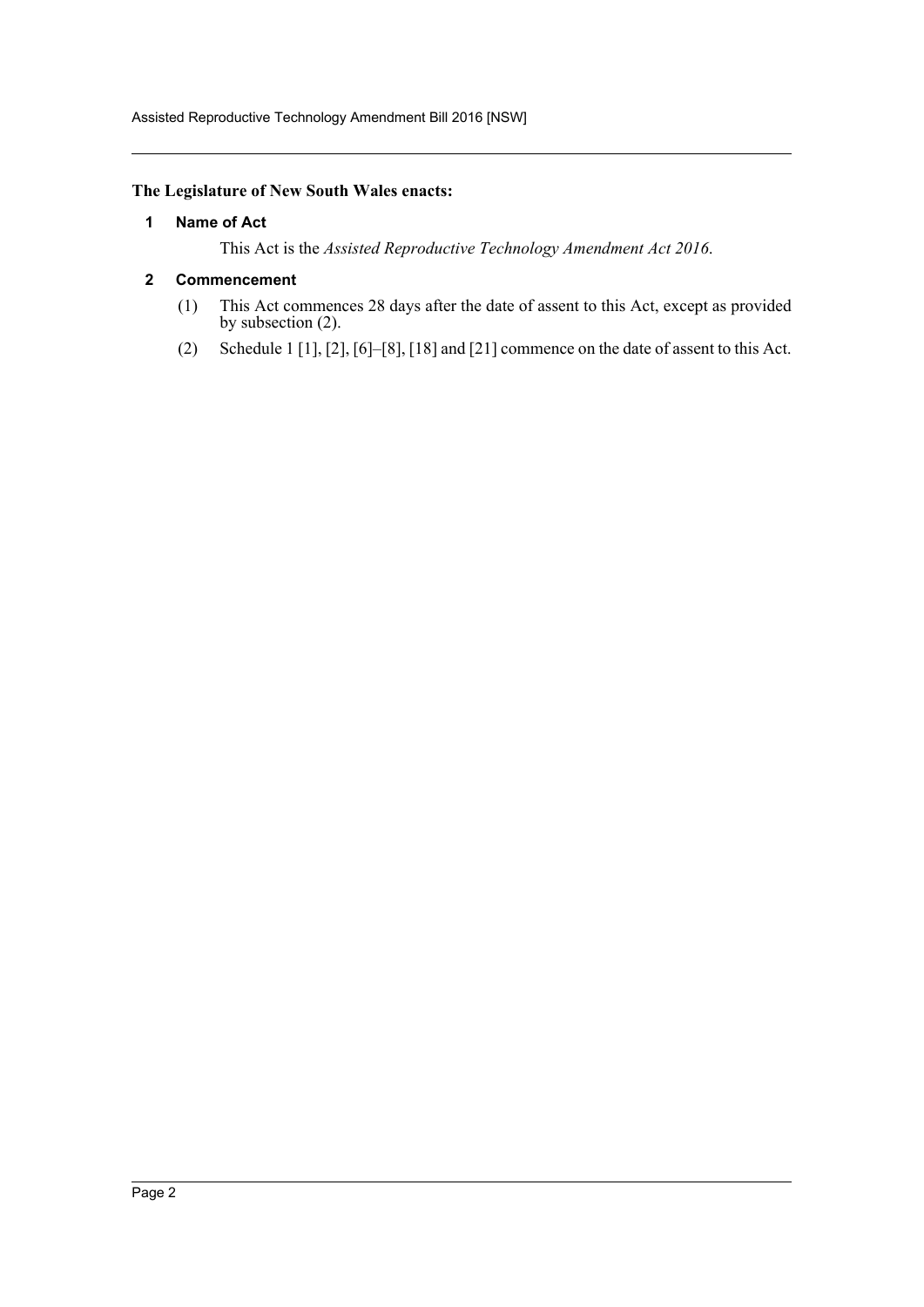# <span id="page-3-0"></span>**Schedule 1 Amendment of Assisted Reproductive Technology Act 2007 No 69**

# **[1] Whole Act (except Schedule 1 and where otherwise amended by this Schedule)**

Omit "Director-General" and "Director-General's" wherever occurring. Insert instead "Secretary" and "Secretary's" respectively.

# **[2] Section 4 Definitions**

Omit the definitions of *Department* and *Director-General* from section 4 (1).

Insert in alphabetical order:

*Department* means the Ministry of Health.

*Secretary* means the Secretary of the Department.

# **[3] Section 4 (1)**

Insert in alphabetical order:

*full name*, in relation to a gamete provider who is a donor, includes each name by which the gamete provider is or has been known.

*identifying information* means information that identifies the individual to whom the information relates.

*relevant medical history* of a donor means any medical history or genetic test results of the donor or the donor's family that are relevant to the future health of any of the following:

- (a) persons undergoing ART treatment using the donated gamete,
- (b) offspring born as a result of the treatment,
- (c) descendants of such offspring.

# **[4] Section 25 Storage of gametes or embryos**

Omit section 25 (3) (c). Insert instead:

- (c) in the case of a donated gamete, the period of 15 years from the date the gamete was obtained from the donor plus any additional period that may be authorised by the Secretary under section 26,
- (d) in the case of an embryo created using a donated gamete, the period of 15 years from the date the embryo was created plus any additional period that may be authorised by the Secretary under section 26.

# **[5] Section 26 Donated gametes or embryos—time limit on use**

Omit section 26 (1). Insert instead:

- (1) An ART provider must not provide the following ART treatment without the written authorisation of the Secretary:
	- (a) ART treatment using a donated gamete (but not ART treatment using an embryo created from a donated gamete) if the gamete was obtained from the donor more than 15 years before the provision of the ART treatment,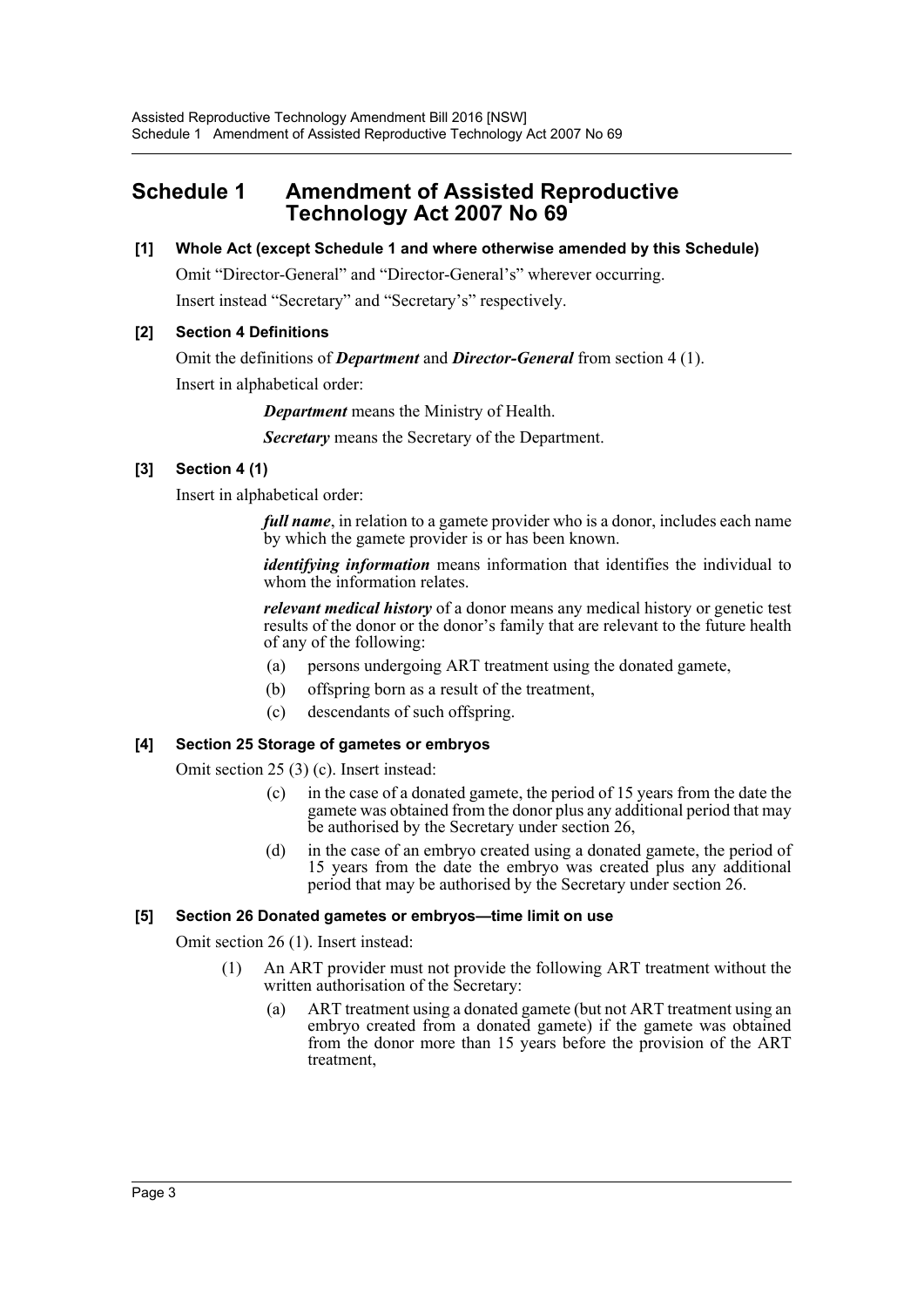(b) ART treatment using an embryo created from a donated gamete if the embryo was created more than 15 years before the provision of the ART treatment.

Maximum penalty: 400 penalty units in the case of a corporation or 200 penalty units in any other case.

#### **[6] Section 27 Donated gametes or embryos—maximum number of families**

Insert after section 27 (1):

- (1A) This section does not prevent the provision of ART treatment using a donated gamete to a woman if:
	- (a) the woman or the spouse of the woman is the parent of a child born as a result of ART treatment using a donated gamete from the same donor, or
	- (b) the woman belongs to a class of women prescribed by the regulations for the purposes of this section.

# **[7] Section 27 (4) (a1)–(a3)**

Insert after section 27 (4) (a):

- (a1) the number of women who are pregnant as a result of ART treatment provided by the ART provider using a gamete of the donor, but not including women referred to in paragraph (a),
- (a2) the number of women for whom an embryo has been created as a result of ART treatment provided by the ART provider using a gamete of the donor and placed in storage, but not including women referred to in paragraph (a) or (a1),
- (a3) the number of women of whom the ART provider is aware who have given birth to offspring of the donor other than as a result of ART treatment, but not including women referred to in paragraph (a), (a1) or (a2),

#### **[8] Section 27 (5) and (6)**

Insert after section 27 (4):

- (5) The Secretary is to provide to an ART provider information referred to in subsection  $(4)$  that is on the central register if:
	- (a) the ART provider makes an application in an approved form for the information, or
	- (b) the Secretary is of the opinion that provision of the information to the ART provider may be necessary to prevent offspring of a donor being born to more than 5 women.
- (6) Section 41 (Fees) applies to an application under subsection (5) in the same way as it applies to an application under Division 2 of Part 3.

#### **[9] Section 30 Collection of information**

Omit section 30 (1). Insert instead:

- (1) An ART provider must not obtain a gamete from a gamete provider unless the ART provider has obtained the following information:
	- (a) the full name of the gamete provider,
	- (b) the residential address of the gamete provider,
	- (c) the date of birth of the gamete provider,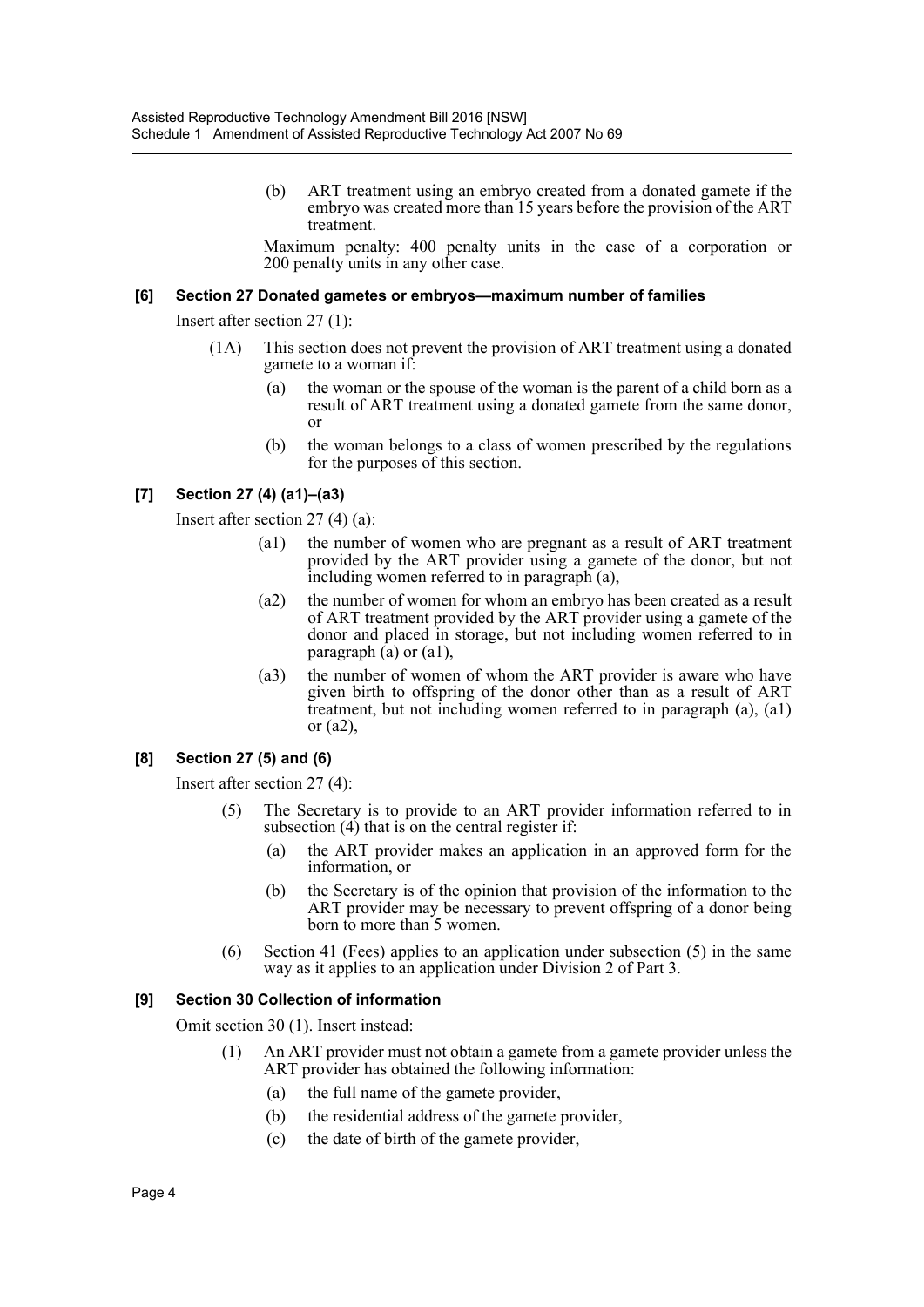- (d) the place of birth of the gamete provider,
- (e) the ethnicity and physical characteristics of the gamete provider,
- (f) the relevant medical history of the gamete provider,
- (g) the sex and year of birth of each offspring of the gamete provider,
- (h) the name of each ART provider who has previously obtained a donated gamete from the gamete provider and the date on which the gamete was obtained.
- (1A) An ART provider is only required to obtain the information specified in subsection  $(1)$   $(d)$ – $(h)$  if the gamete is a donated gamete.

#### **[10] Section 31 Records to be kept by ART provider**

Omit section 31 (1) (a) (i). Insert instead:

(i) the information required to be obtained under section 30 (1), and

# **[11] Section 31 (1) (c)**

Omit the paragraph. Insert instead:

- (c) for each offspring born as a result of ART treatment provided by the ART provider:
	- (i) the full name, sex and date of birth of the offspring, and
	- (ii) the name of the woman who gave birth to the offspring, and
	- (iii) if the offspring was born as a result of ART treatment using a donated gamete, the full name and date and place of birth of the donor of the gamete,

#### **[12] Sections 33–33D**

Omit section 33. Insert instead:

#### **33 Mandatory giving of information by ART providers**

- (1) An ART provider that provides ART treatment using a donated gamete must give the Secretary, within 2 months after the birth of a live offspring born as a result of the ART treatment:
	- (a) the records that the ART provider is required to keep under section 31 (1) (a) (i) and (iii) in relation to the gamete, and
	- (b) the records about the offspring that the ART provider is required to keep under section 31 $(1)$  $(c)$ .

Maximum penalty: 400 penalty units in the case of a corporation or 200 penalty units in any other case.

(2) The Secretary must enter in the central register any information given to the Secretary under this section.

#### **33A Voluntary giving of information about private ART arrangements**

- (1) In this section:
	- *private ART arrangement* means ART treatment using a donated gamete that:
	- (a) resulted in the birth of a live offspring, and
	- (b) was not carried out for fee or reward or in the course of a business.
- (2) The parties to a private ART arrangement, being the donor of the gamete, the woman undergoing ART treatment and any spouse of the woman may, by notice in writing, give the Secretary information about the parties and about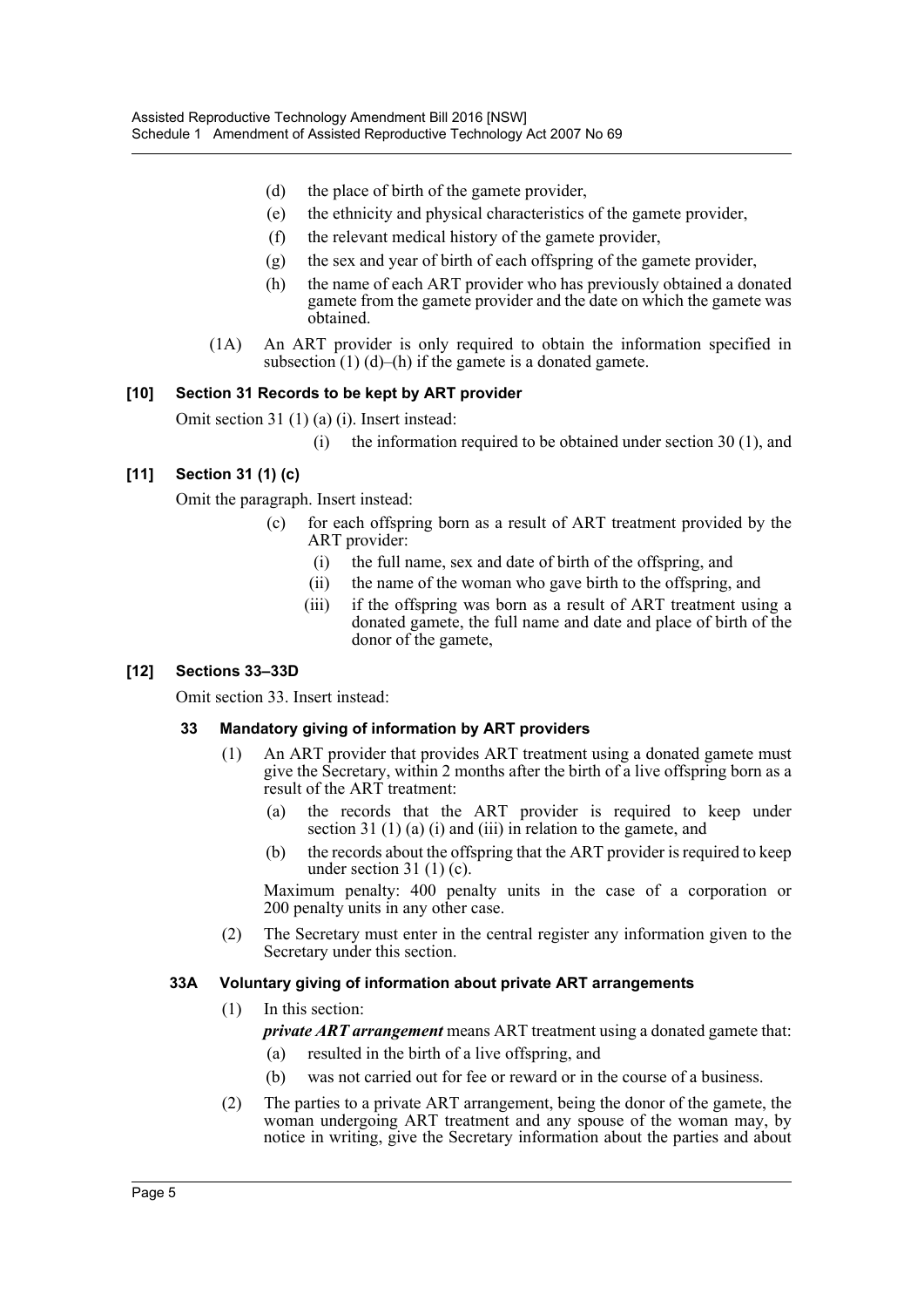the offspring, being information of a kind that an ART provider would be required to give the Secretary under section 33.

- (3) The notice may be given at any time and must be given in an approved form.
- (4) The Secretary may require that the notice be accompanied by any documents or other evidence that demonstrates the accuracy of the information contained in the notice.
- (5) The Secretary may enter in the central register any information given to the Secretary under this section.

# **33B Voluntary giving of information about personal characteristics of donor**

- (1) The donor of a gamete may, by notice in writing, give the Secretary information about the personal characteristics of the donor for inclusion on the central register.
- (2) The notice may be given at any time and must be given in an approved form.
- (3) The notice may specify restrictions on the disclosure of the information.
- (4) The Secretary may enter in the central register any information given to the Secretary under this section.

# **33C Voluntary giving of information by adult offspring of donor**

- (1) An adult offspring of a donor of a gamete may, by notice in writing, give the Secretary the following information about the offspring for inclusion on the central register:
	- (a) the full name, sex and date of birth of the offspring,
	- (b) the residential address of the offspring.
- (2) The notice may be given at any time and must be given in an approved form.
- (3) The notice may specify restrictions on the disclosure of the information.
- (4) The Secretary may enter in the central register any information given to the Secretary under this section.

#### **33D Secretary to ensure accuracy of central register**

- (1) The Secretary is to ensure that, as far as is practicable, the information in the central register is accurate and not misleading and is consistent with the objectives of the register and for these purposes the Secretary may do any one or more of the following:
	- (a) refuse to enter information, revise information or omit information,
	- (b) retain superseded information (such as a person's former name),
	- (c) add any notes or annotations that the Secretary considers to be appropriate.
- (2) The Secretary must remove information from the register that has been provided voluntarily by a person if the person applies, in an approved form, to have the information removed and the Secretary is satisfied that the information is not information that is otherwise required to be on the register.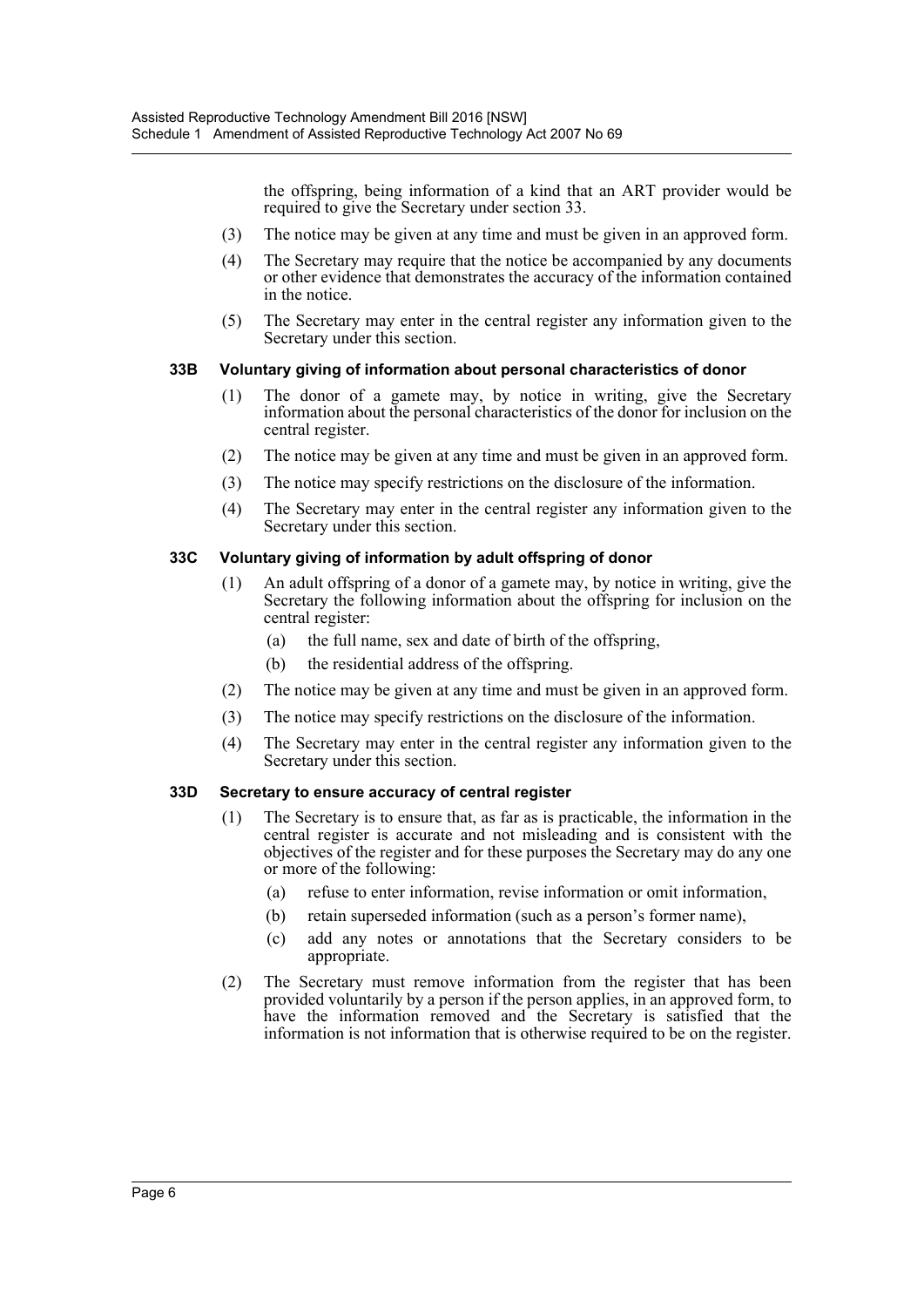# **[13] Section 37**

Omit the section. Insert instead:

#### **37 Disclosure to offspring**

- (1) The Secretary must, if an application in an approved form is made by a person who is an adult and who was born as a result of ART treatment using a donated gamete, disclose to the person the following information held on the central register:
	- (a) the information referred to in section 30 (1) (a)–(g) about the donor of the donated gamete,
	- (b) any information about the donor that the donor has voluntarily given under section 33B (subject to any restrictions on the disclosure of the information specified by the donor under that section).
- (2) The Secretary must, if an application in an approved form is made by an adult offspring of a donor, disclose to the offspring the following information held on the central register:
	- (a) the sex and year of birth of each other offspring of the donor,
	- (b) any information about any other offspring of the donor that the other offspring has voluntarily given under section 33C (subject to any restrictions on the disclosure of the information specified by the offspring under that section).

# **[14] Section 38 Disclosure to parent of offspring**

Omit section 38 (1) (a) and (b). Insert instead:

- (a) the ethnicity and physical characteristics of the donor of the donated gamete,
- (a1) the relevant medical history of the donor,
- (a2) the sex and year of birth of each offspring of the donor,
- (a3) any information about the donor that the donor has voluntarily given under section 33B (subject to any restrictions on the disclosure of the information specified by the donor under that section),
- (b) any information about any other offspring of the donor that the other offspring has voluntarily given under section 33C (subject to any restrictions on the disclosure of the information specified by the offspring under that section),

# **[15] Section 39**

Omit the section. Insert instead:

#### **39 Disclosure to donor**

The Secretary must, if an application in an approved form is made by the donor of a gamete, disclose to the donor the following information held on the central register:

- (a) the sex and year of birth of each offspring of the donor who was born as a result of ART treatment using the donated gamete,
- (b) any information about each such offspring that the offspring has voluntarily given under section 33C (subject to any restrictions on the disclosure of the information specified by the offspring under that section).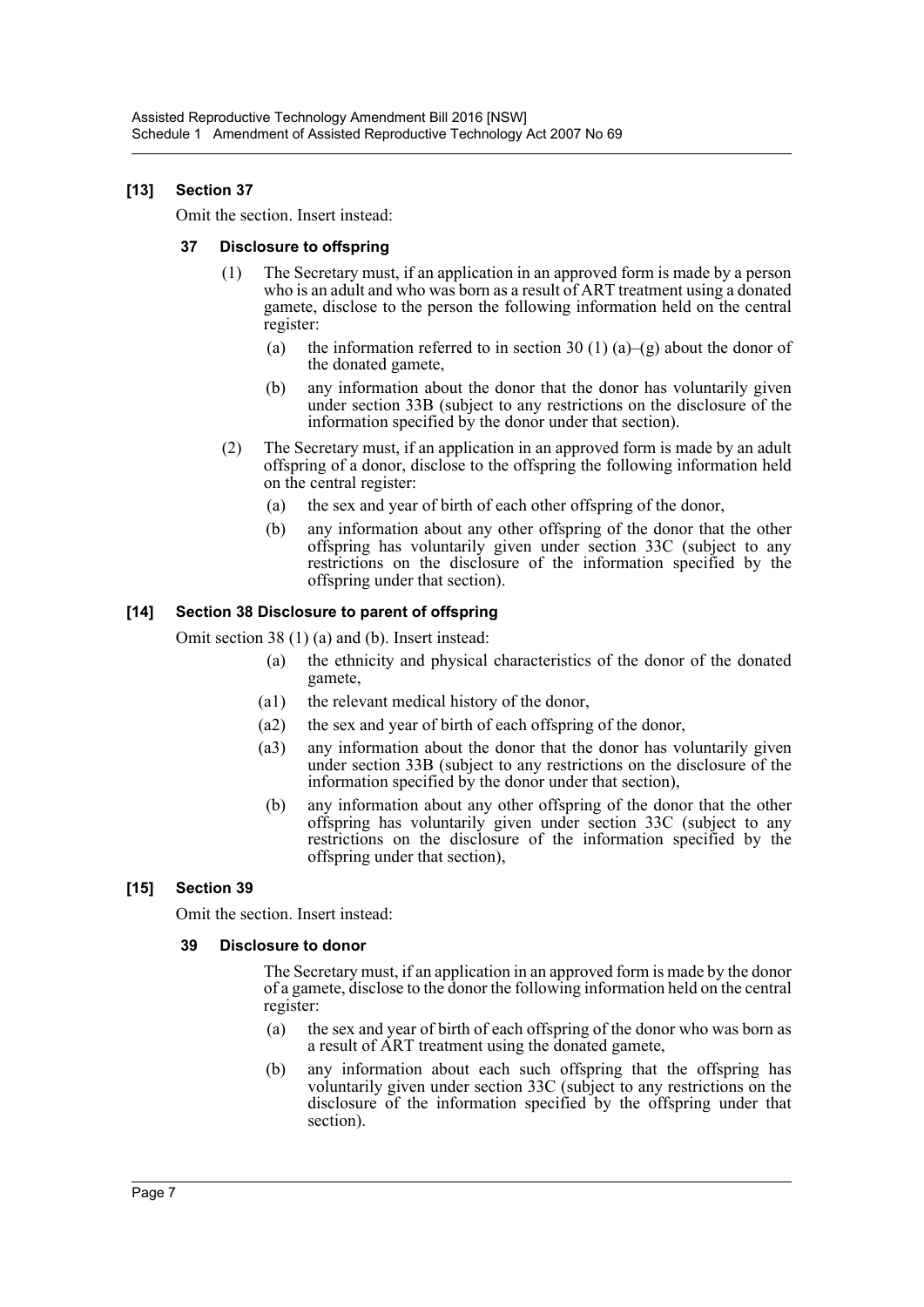#### **[16] Sections 40A and 40B**

Insert after section 40:

#### **40A Disclosure of information about offspring without consent**

- (1) The Secretary may, if an application in an approved form is made by any of the following, disclose to the applicant information (including identifying information) held on the central register about a person who was born as a result of ART treatment using a donated gamete:
	- (a) any sibling of the person,
	- (b) the donor of the gamete.
- (2) The Secretary may disclose identifying information under this section only if the Secretary is of the opinion that contact is justified to protect the welfare and best interests of the applicant and the person whose information is proposed to be disclosed.
- (3) In forming an opinion under this section, the Secretary must take into account any matters that may be prescribed by the regulations.

#### **40B Disclosure permitted with consent**

- (1) A person whose information is held on the central register may consent to the disclosure of the information in circumstances that are not otherwise permitted under this Part.
- (2) Consent is to be given by notice in writing to the Secretary.
- (3) Consent given under this section may be revoked or varied at any time by giving further written notice to the Secretary.
- (4) Written notice under this section must be given in an approved form and must be accompanied by such proof as the Secretary may require of the person's identity.
- (5) Nothing in this Part prevents the Secretary from disclosing information about a person that is held on the central register if the person has consented to the disclosure under this section and the disclosure is in accordance with that consent.

# **[17] Part 3A**

Insert after Part 3:

# **Part 3A Information generally not on central register**

# **Division 1 Preliminary**

#### **41N Definitions**

In this Part:

*ART provider* includes a person who was formerly an ART provider.

*pre 2010 record* means a record made by an ART provider about an ART service provided before 1 January 2010.

*retention period* in relation to a pre 2010 record means the period of 75 years after:

(a) the day on which the ART service to which the record relates was provided, or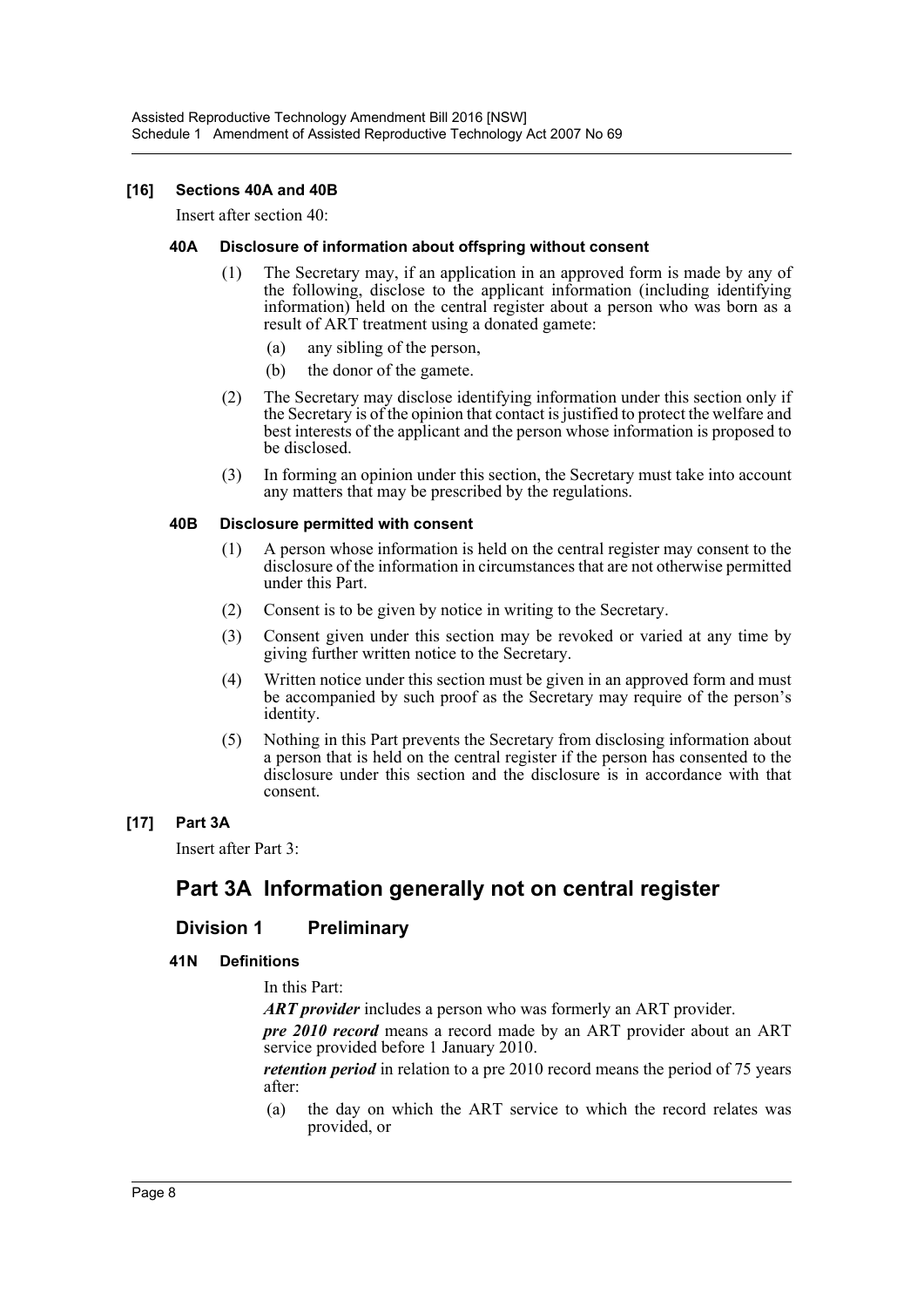(b) if the record relates to more than one ART service—the day on which the last of those services was provided.

# **Division 2 Retention of records**

#### **41O ART providers must retain records**

An ART provider must ensure that any pre 2010 record within the ART provider's control is retained by the ART provider in a readily accessible form during the retention period for the record.

Maximum penalty: 200 penalty units in the case of a corporation or 100 penalty units in any other case.

#### **41P Transfer of records**

- (1) A person (including an ART provider) may transfer any pre 2010 record within the person's control to a registered ART provider.
- (2) A person (including an ART provider) who transfers a pre 2010 record under this section, must, as soon as practicable after transferring the record, notify the Secretary in writing that the record has been transferred to the registered ART provider.
- (3) A registered ART provider to whom a pre 2010 record is transferred under this section must, as soon as practicable after the transfer, notify the Secretary in writing that the record has been transferred to the registered ART provider.
- (4) The transfer of a pre 2010 record under this section does not constitute a breach of section 41O or a breach of professional etiquette or ethics or a departure from accepted standards of professional conduct.
- (5) The regulations may make further provision for or with respect to the transfer of pre 2010 records under this section including:
	- (a) making provision for the transfer of pre 2010 records if an ART provider dies, is wound up or otherwise lacks capacity to retain the records in accordance with this Part, and
	- (b) specifying the matters that are required to be included in any notice given to the Secretary under this section.
- (6) An ART provider must comply with this section. Maximum penalty: 100 penalty units in the case of a corporation or 50 penalty units in any other case.

#### **41Q Secretary may authorise destruction of records**

- (1) Despite any other provision of this Part, a person may destroy a pre 2010 record during the retention period if authorised in writing to do so by the Secretary.
- (2) The Secretary must not authorise the destruction of a pre 2010 record unless satisfied that no person would be adversely affected by the destruction of the record.

**Note.** For example, the Secretary may authorise destruction of pre 2010 records if the records relate to gametes that no longer exist and the Secretary is satisfied that no person was born as a result of ART treatment using those gametes.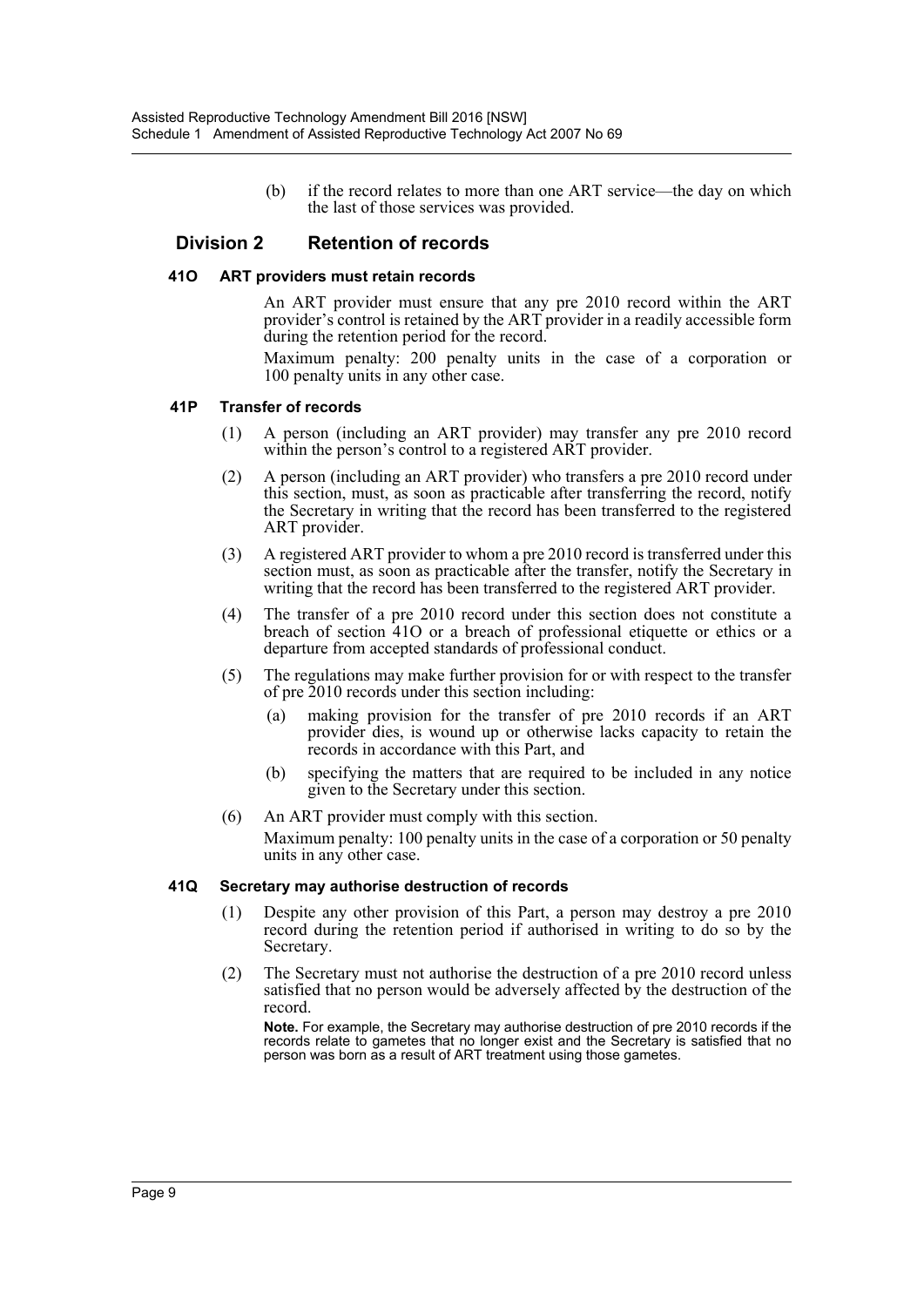# **Division 3 Access to information**

#### **41R Objects of Division**

The objects of this Division are:

- (a) to enable a person born as a result of ART treatment provided by an ART provider using a donated gamete (or if the person is a child, the parent of the person) to make an application for certain non-identifying information about the donor of the gamete in circumstances where that information may not be held in the central register, and
- (b) to ensure that as far as possible the information, if still available, will be provided to the applicant.

**Note.** Information about ART treatment provided before 1 January 2010 will generally not be in the central register. Adequate records in respect of ART services provided before this date may not exist.

#### **41S Meaning of "accessible information" about a donor**

In this Division, *accessible information* about the donor of a gamete means the following information about the donor but only to the extent that it is non-identifying information:

- (a) the ethnicity and physical characteristics of the donor,
- (b) the relevant medical history of the donor,
- (c) the sex and year of birth of each offspring of the donor.

#### **41T Application by or on behalf of persons born as a result of ART treatment**

- (1) A person who was born as a result of ART treatment provided by an ART provider using a donated gamete (or if the person is a child, the parent of the person) may apply for accessible information about the donor of the gamete.
- (2) An application may be made to the ART provider who provided the treatment, to any other ART provider that the applicant reasonably suspects may have accessible information about the donor or to the Secretary.
- (3) An application is not to be made under this section if the applicant could obtain the information under section 37 or 38.
- (4) An application must be in an approved form and be accompanied by the fee (if any) prescribed by the regulations unless the ART provider or Secretary waives the fee in a particular case.

#### **41U Disclosure of information by ART provider**

- (1) An ART provider who receives an application under this Division must, within the time prescribed by the regulations (or if no time is prescribed, a reasonable time) after receiving the application, give written notice to the applicant containing:
	- (a) all accessible information about the donor that is held by the ART provider, and
	- (b) if the ART provider has no accessible information about the donor—a statement to that effect, and
	- (c) if the ART provider has reason to believe that another ART provider may have any additional accessible information about the donor details of that other ART provider.
- (2) The ART provider must give a copy of the written notice to the Secretary.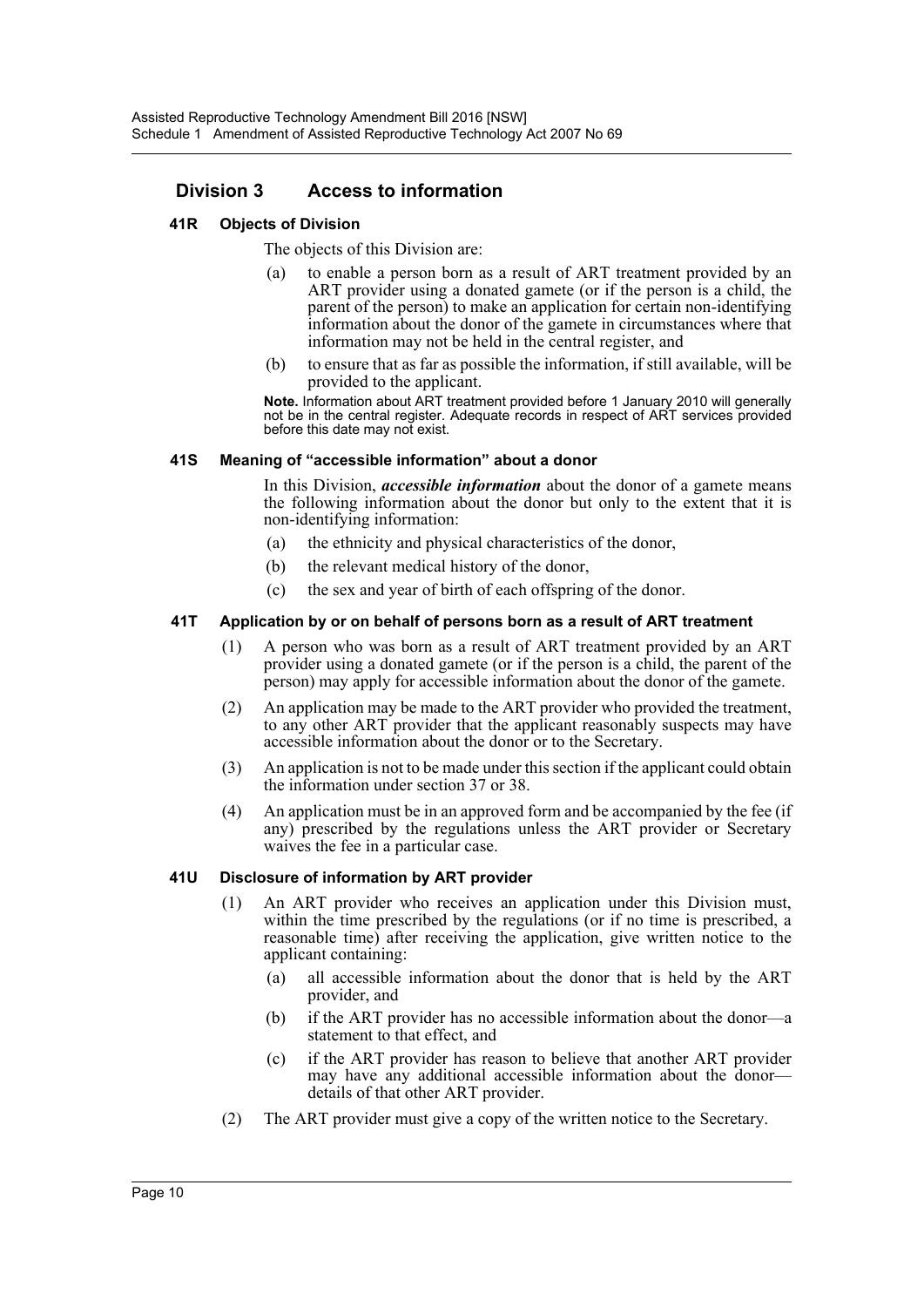- (3) The ART provider must, when giving the written notice to the Secretary, also give the Secretary:
	- (a) any information that the ART provider has about the identity of the donor including any donor code used by the ART provider, and
	- (b) any information in relation to ART services as may be prescribed by the regulations.
- (4) The Secretary may require information given under this section to be in an approved form.
- (5) An ART provider must comply with this section.

Maximum penalty: 200 penalty units in the case of a corporation or 100 penalty units in any other case.

# **41V Direction to provide information**

- (1) The Secretary may give a person (including an ART provider) a written direction requiring the person to give the Secretary such of the following information as may be specified in the direction:
	- (a) all accessible information about a donor that is held by the person (but only if the information has been obtained by the person in relation to the provision of ART services),
	- (b) any information that the person has about the identity of the donor including any donor code,
	- (c) any other information the person has that may assist in determining the identity of other persons who may hold accessible information about the donor,
	- (d) any information in relation to ART services as may be prescribed by the regulations.
- (2) A direction is not to be given unless it is for the purposes of enabling the Secretary to provide information to an applicant under this Division.
- (3) A direction may require the information to be given by a particular time and in a particular form.
- (4) A person who is given a direction must not fail to comply with the direction. Maximum penalty: 200 penalty units in the case of a corporation or 100 penalty units in any other case.

#### **41W Entry of information provided under Part in central register**

The Secretary must (subject to section 33D) enter any information about a donor that is given to the Secretary under this Division in the central register.

#### **41X Disclosure of information by Secretary**

The Secretary must disclose to an applicant under this Division any relevant accessible information about a donor that is held in the central register.

# **[18] Section 61A**

Insert in Part 7 before section 62:

#### **61A Destruction or falsification of ART records**

(1) A person must not knowingly falsify or destroy an ART record. Maximum penalty: 400 penalty units in the case of a corporation or 200 penalty units in any other case.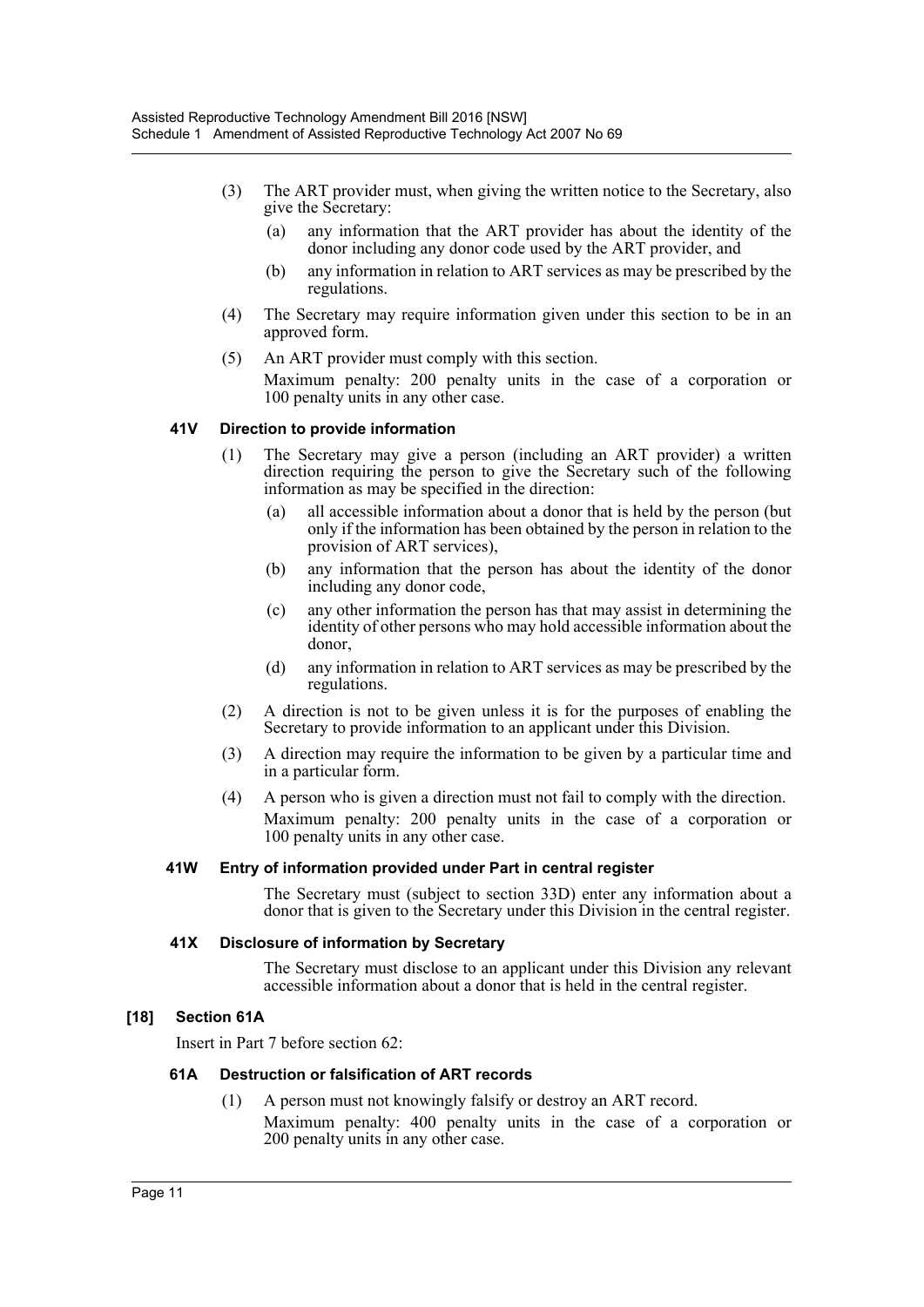- (2) A person who destroys an ART record does not commit an offence under this section if the destruction of the record is authorised by the Secretary.
- (3) In this section:

# *ART record* means:

- (a) a pre 2010 record within the meaning of Part 3A, or
- (b) any other record that is required to be kept or retained under this Act.

# **[19] Section 63 Summary proceedings for offences**

Insert after section 63 (2):

(3) Proceedings for an offence against this Act or the regulations must be commenced not later than 2 years from when the offence was alleged to have been committed.

# **[20] Section 74**

Omit the section. Insert instead:

# **74 Review of Part 3A**

- (1) The Minister is to review Part 3A to determine whether that Part achieves the objects set out in section 41R.
- (2) The review is to be undertaken as soon as possible after the period of 12 months from the commencement of that Part.
- (3) A report on the outcome of the review is to be tabled in each House of Parliament within 12 months after the end of the period of 12 months.

#### **[21] Schedule 1 Savings, transitional and other provisions**

Omit clause 1 (1). Insert instead:

(1) The regulations may contain provisions of a savings or transitional nature consequent on the enactment of this Act or any other Act that amends this Act.

# **[22] Schedule 1, clause 2**

Omit "the commencement of section 17". Insert instead "1 January 2010".

# **[23] Schedule 1, clauses 3 and 3A**

Omit clause 3. Insert instead:

#### **3 Storage of gametes obtained before 1 January 2010**

- (1) Section 25 does not apply to a gamete obtained by an ART provider before 1 January 2010.
- (2) However, if the gamete is a donated gamete, an ART provider must not store the gamete for longer than 15 years after the date the gamete was obtained from the donor or such longer period as may be authorised by the Secretary under this clause.
- (3) The Secretary may give written authorisation for the gamete to be stored for a period longer than 15 years, if satisfied that there are reasonable grounds for doing so having regard to any relevant guidelines issued by the Secretary from time to time.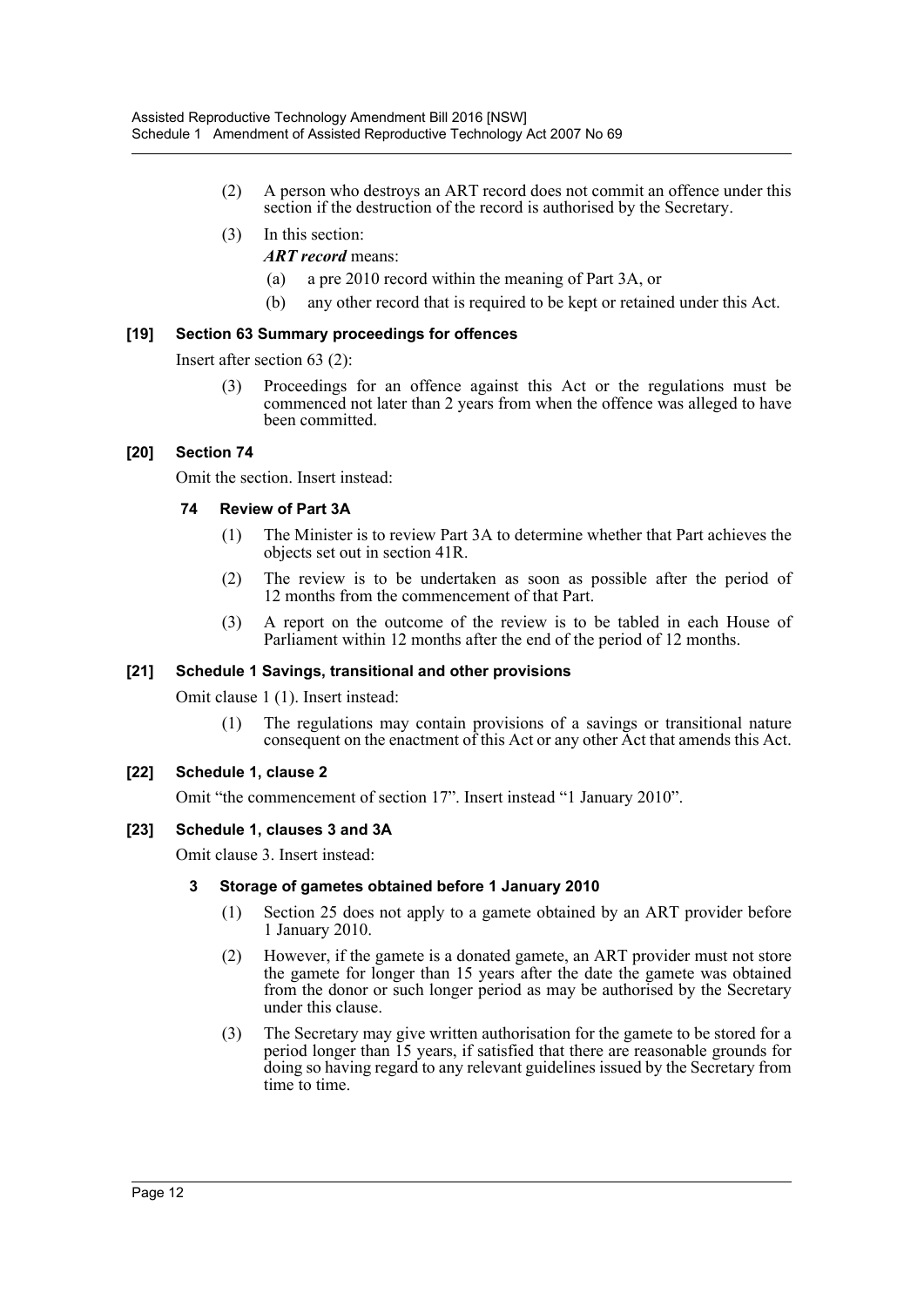# **3A Storage of embryos created before 1 January 2010**

- (1) Section 25 does not apply to an embryo created before 1 January 2010.
- (2) However, if the embryo was created using a donated gamete, an ART provider must not store the embryo for longer than 15 years after the date the embryo was created or such longer period as may be authorised by the Secretary under this clause.
- (3) The Secretary may give written authorisation for the embryo to be stored for a period longer than 15 years, if satisfied that there are reasonable grounds for doing so having regard to any relevant guidelines issued by the Secretary from time to time.

#### **[24] Schedule 1, clause 4 (1) and (2)**

Omit "the commencement of that section" wherever occurring. Insert instead "1 January 2010".

#### **[25] Schedule 1, clause 4 (4)**

Omit "the commencement of section 33". Insert instead "1 January 2010".

#### **[26] Schedule 1, clauses 4A and 4B**

Insert after clause 4:

#### **4A Completion of family—gametes donated before 1 January 2010**

- (1) This clause applies to a gamete that was obtained from a donor before 1 January 2010 that is to be used to provide ART treatment to a woman who, before that date, conceived an offspring using a donated gamete from the donor.
- (2) The gamete may be used by an ART provider to provide ART treatment to the woman, or to create an embryo outside the body of a woman for use in ART treatment to the woman, and in such a case:
	- (a) the consent of the donor of the gamete is taken to have been provided for the use, and
	- (b) the ART provider is not required to do any of the following with respect to any such gamete or embryo:
		- (i) obtain any information under section 30,
		- (ii) keep a record of information under section 31,
		- (iii) provide information to the Secretary under section 33, and
	- (c) the ART treatment may be provided despite section 26 (1) or 27 (1), and
	- (d) the gamete or embryo may be stored for the purposes of that ART treatment despite clause 3 (or section 25).
- (3) Consent of a gamete provider that is taken to have been provided under this clause may be modified or revoked in accordance with section 17.

#### **4B Completion of family—embryos created before 1 January 2010**

(1) This clause applies to an embryo created using a donated gamete before 1 January 2010 for the purposes of providing ART treatment to a particular woman.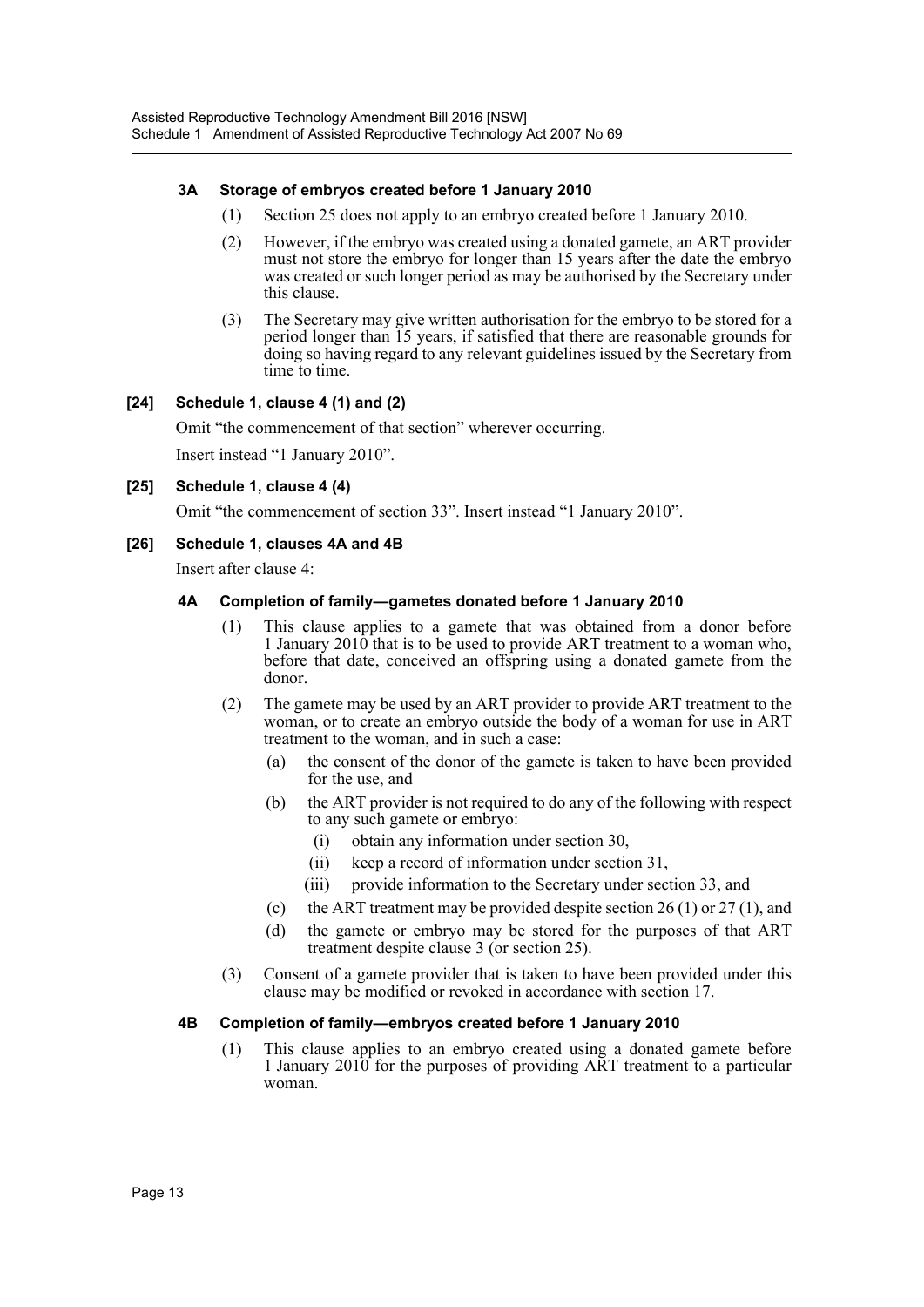- (2) The embryo may be used by an ART provider to provide ART treatment to the woman and in such a case:
	- (a) the consent of each gamete provider is taken to have been provided for the use, and
	- (b) the ART provider is not required to do any of the following with respect to any such embryo:
		- (i) obtain any information under section 30,
		- (ii) keep a record of information under section 31,
		- (iii) provide information to the Secretary under section 33, and
	- (c) the ART treatment may be provided despite section 26 (1) or 27 (1), and
	- (d) the embryo may be stored for the purposes of that ART treatment despite clause 3 (or section 25).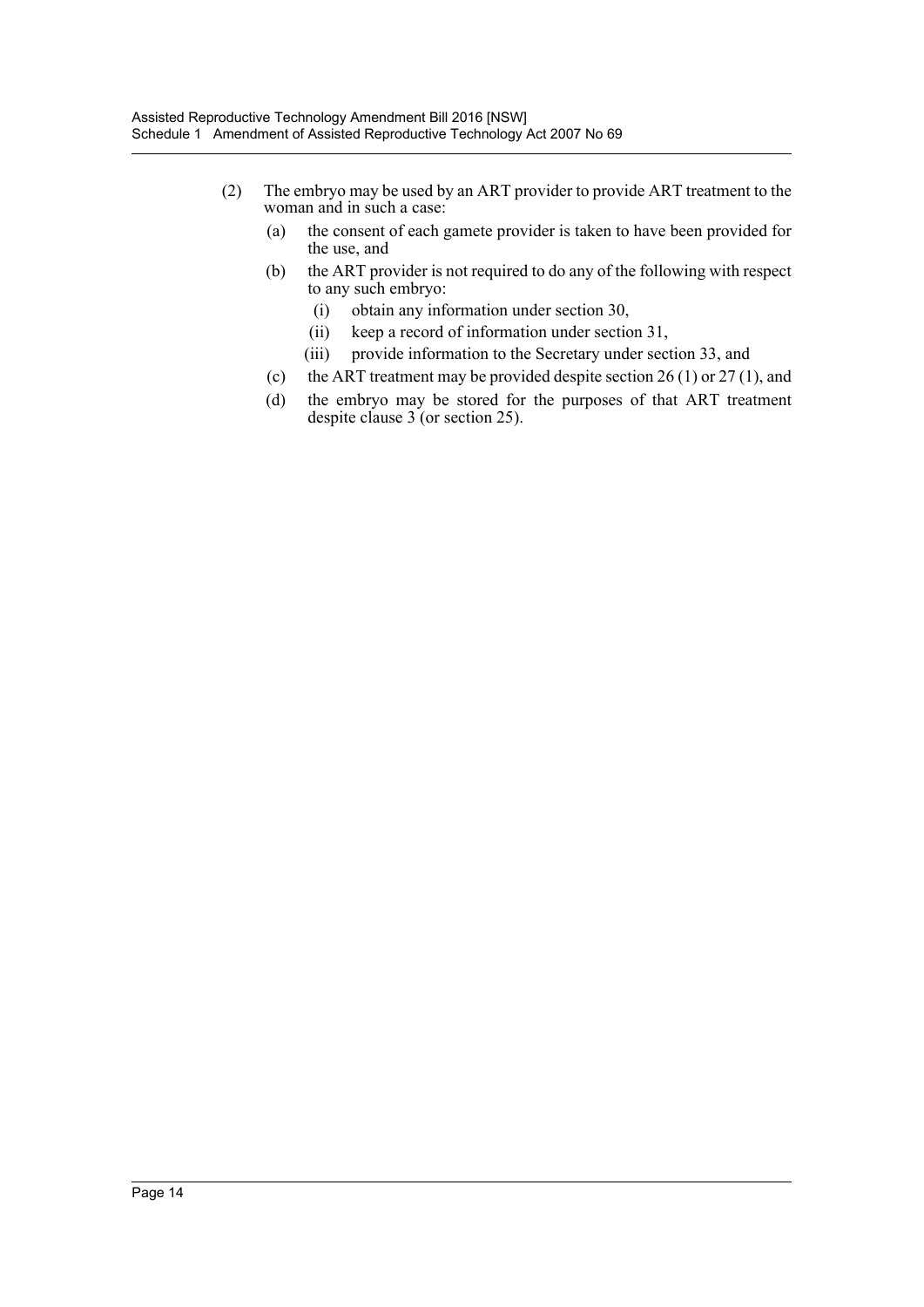# <span id="page-15-0"></span>**Schedule 2 Amendment of Births, Deaths and Marriages Registration Act 1995 No 62**

# **Part 3 Registration of births**

Insert after Division 5:

# **Division 6 Donor conception information**

# **22A Child conceived using a donated gamete**

- (1) A birth registration statement for a child may include a declaration that the child was conceived using a donated gamete and in such a case the Registrar must note in the Register that the statement included that declaration.
- (2) The Registrar must, when issuing a birth certificate to a person who is 18 years of age or more and to whom a declaration under subsection (1) relates, attach an addendum to the birth certificate noting that declaration and stating that further information may be available from the central register established under the *Assisted Reproductive Technology Act 2007*.
- (3) A birth certificate for a person must not include any information that indicates that the person may be a person who was conceived using a donated gamete.